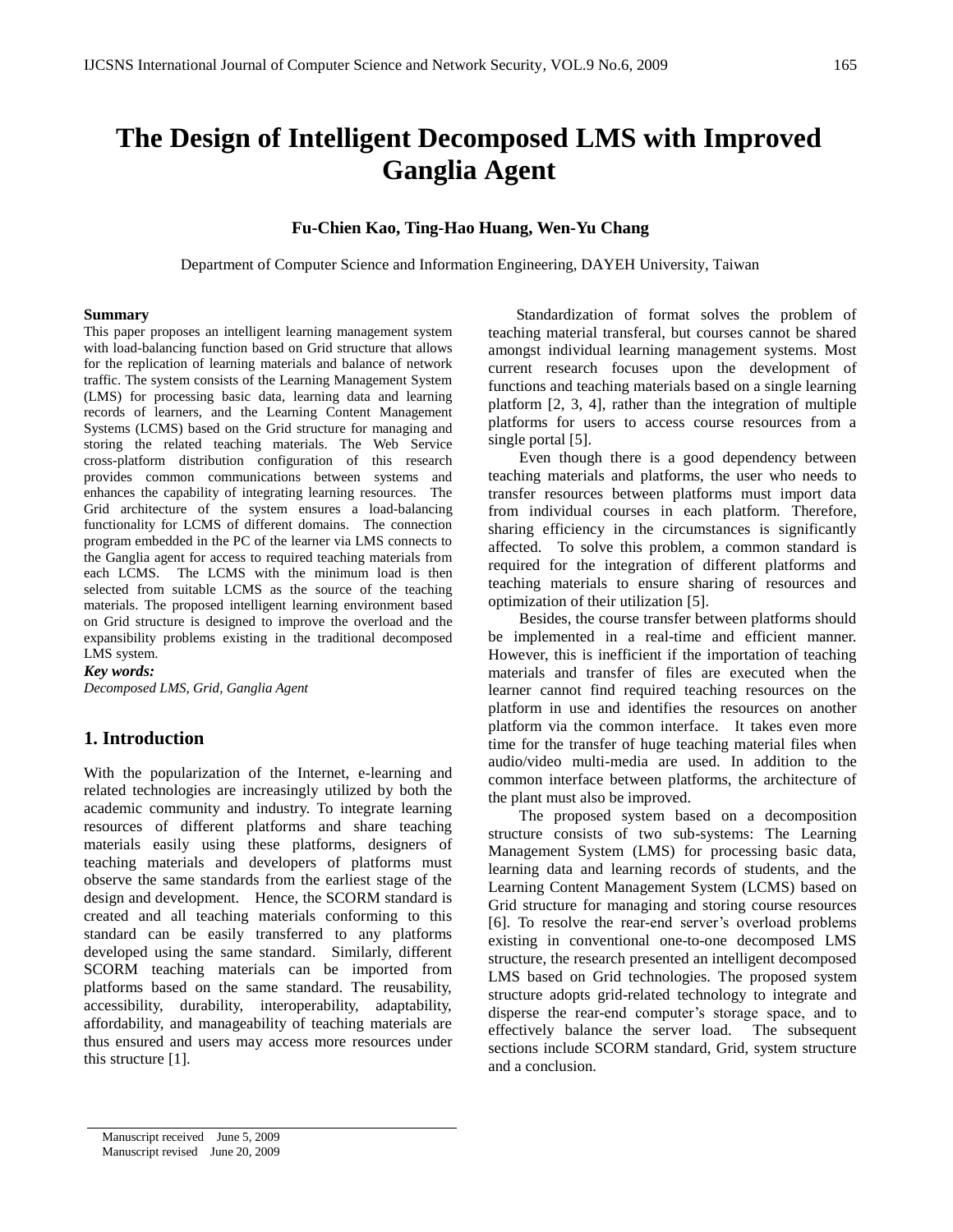# **2. SCORM Standard and Grid Structure**

This research builds a distributing learning system in conformity to the SCORM standard under the distributed Web Service structure. Related standards and structure are described as follows.

### 2.1 SCORM standard

To shorten the time-to-market and cost of teaching materials and ensure their reuse and circulation for different LMS by building the "Teaching Material Reuse and Share Mechanism", the Whitehouse Technology Office and Department of Defense (DoD) of the United States initialized the ADL (Advanced Distributed Learning Initiative) in late 1997. Teaching material developers, users, and institutions responsible for proliferating IMS2, AICC (Aviation Industry CBT Committee) and IEEE standards participated in this program to develop an associated set of technology guidelines – SCORM based on existing achievements in the creation of relevant standards [7]. The standard mainly defines two system structures: "Content Aggregation Model" (CAM) and "Run-time Environment" (RTE). These structures are briefly described as follows [7, 8].

#### 2.1.1 Content Aggregation Model (CAM)

In past e-Learning environments, the transmission model between teaching materials and platforms differs depending on the structure of individual platforms. As a result, teaching materials can only be executed on platforms developed by the same manufacturer and copying original data to other platforms is costly. To solve the problem of teaching materials that cannot be reused by platforms due to different data formats, SCORM provided the Content Aggregation Model as a standard for the development of teaching materials [6].

CAM defines a picture or music file in the teaching material as an Asset. A collection of Assets is referred to as a SCO (Sharable Content Object), such as a web page containing texts, pictures and music files. Metadata files describe the component (Asset, SCO) of the teaching material in XML format for further management of course resources. Content Packaging uses Manifest files, with the same file name imsmanifest.xml, for packing teaching materials and describes members of the teaching material and course structures in XML format [6, 9, 10, 11]. As shown in Fig. 1, it shows a structure that conforms to the SCORM standard. Once a course is exported as Content Package, the LMS that conforms to SCORM is able to analyze the Manifest file (imsmanifest.xml) of the Content Packaging and import the course in the platform for sharing [6, 7, 12].

### 2.1.2 Run-Time Environment (RTE)

Most existing e-Learning systems are developed with different languages and the definition of delivered parameters is different, indicating a lack of common communication between platforms and teaching materials. Run-Time Environment uses Java Script for the integration of platforms and teaching materials and creates communications between them via APIWrapper.js and SCOFunctions.js; the former records the current status of courses, while the latter records the performance of each learner. The platform will store this data in the database and the integration of platforms and teaching materials is implemented using the same applications.

Fig. 1 is the schematic drawing of the Run-Time Environment. The user connects to the LMS from his or her PC and embeds the API Adapter downloaded from the LMS in the browser of the PC. The API Adapter is driven by two Java Script applications contained in each course. It is a medium for communication between the LMS and teaching materials and responsible for the transmission and reception of data between the client and server [6].



Fig. 1 SCORM Standard

## 2.2 Grid

Grid computation refers to integrating shares resources on the World Wide Web Internet by systematically regrouping such resources to achieve resource sharing and a collaborated computation. In 2002, Ian Foster presented that grids need to satisfy three concepts [13],

(1) Grids are able to integrate a variety of resources and coordinate a host of users enabling users of different environment to access resources in different environment. With that, under the grid environment, there is a need to take into account pertinent security, certification, and authorization issues.

(2) Grids need to utilize standard, open, universal protocols, and these protocols must solve the certification, resource sharing, and resource storage and retrieval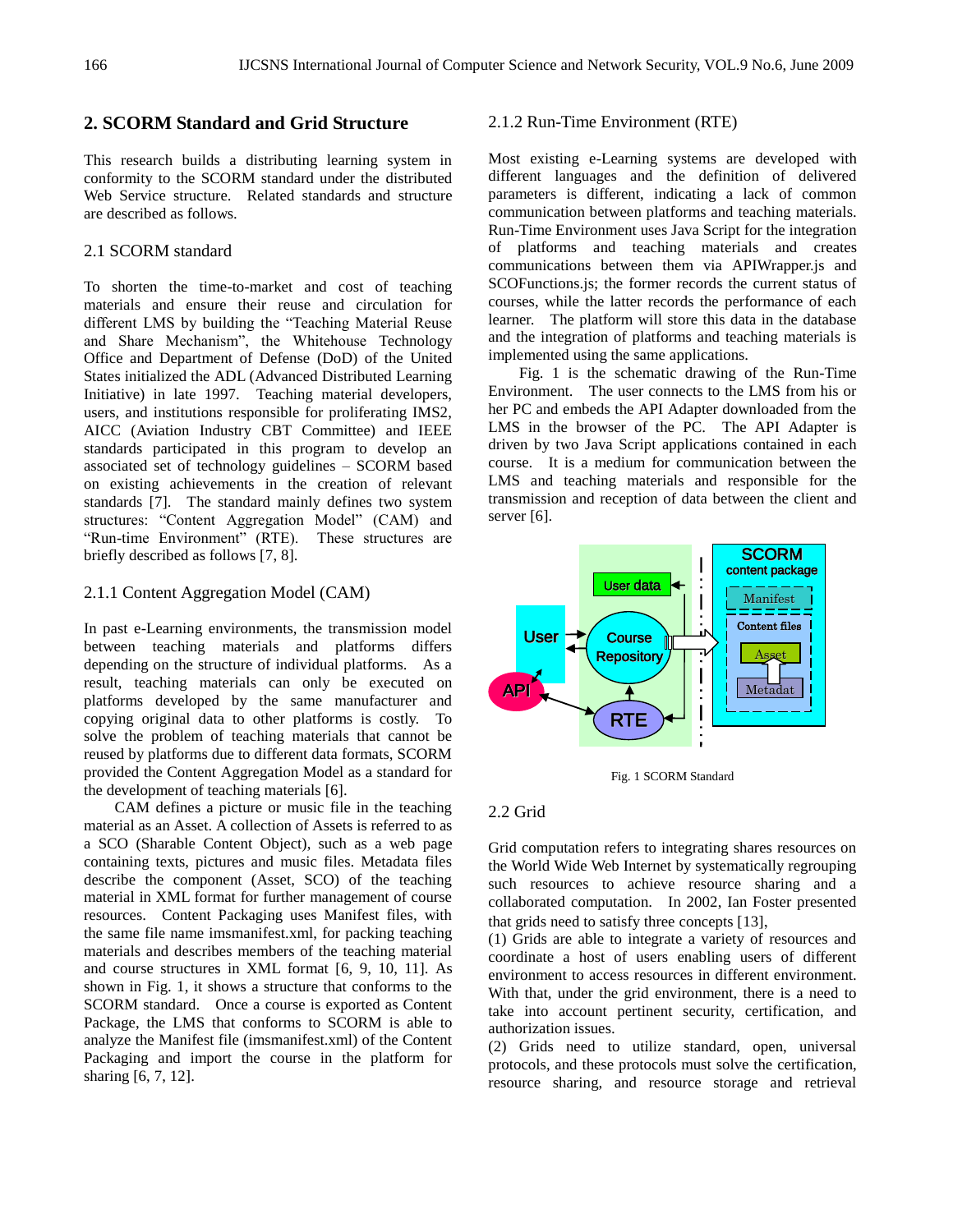#### problems.

(3) Grids allow the resources to be accessed and utilized to satisfy the user's varied utilization needs.

Under the foresaid concept, rules have been developed to define a virtual organization [14]. Under such virtual organization, any resource can satisfy the foresaid concept and development. In recent years, many organizations around the world have presented many types of grids, and there are two groupings when classified by the nature of problems the grids are designed to solve: (1) Computational grids and (2) Data grids, while in fact a majority of grid computing environments are a combination of the two.

(1)Computational Grids: As computational grids emphasizes on computing resource integration, thus computing the nodes in a grid has been done through clustering computers or with high-performance computers. (2)Data Grids: Data grids integrate a virtual organization's file system, enabling the user to conduct cross-virtual organizational file storage and retrieval.

There are organizations around the world that utilize the grid technology to set up large-scale computational systems, such as earth's satellite imagery observation, biomedicine DNA computational simulations, weather simulations, military simulations and such that all turn to using the grid technology to process dispersed computation and manage enormous figurative data. While currently a most commonly used intermediary software for launching these large-scale grids has been Globus Toolkit [15].

## 2.2.1 Grid framework

Developing a comprehensive grid system calls for an infinite number of gird protocols, services and package software developed. Its development objectives and focus center on the protocols, allowing a virtual organization's users to store/retrieve and share the resources. Fig. 5 depicts a five-tier grid framework [15, 16], and each layer's framework and services are described as follows,

(1) Fabric Layer: Grid resources refer to all physical data that can be utilized in a grid, including computational resource, storage resource, networking resource and the like.

(2) Connectivity Layer: Under the grid concept, users in different environments are able to utilize the resources in different environments. Thus a grid needs to define a mechanism that allows intercommunication between the resources and the resources, and between the resources and the user; it also needs to ascertain the issues that the user has undergo the virtual organization's certification or the storage and retrieval of resources are conducted securely.



Fig. 2 Five-Tier Grid framework

In a grid, the user's and resources' communication is built upon a secured communications mechanism; the connectivity layer defines the communications protocols and certification mechanism that enable resources on the fabric layer to exchange data securely, while communications protocols are built upon the current networking protocols, i.e. TCP, UDP, DNS and the like, rather than an original networking communication protocol.

(3) Resource Layer: The resource layer defines the resources' independent operations and specifications, rather than specify the cooperation between resources and resources. The resource layer is built under the connectivity layer's communications protocols and certification mechanism, and the defined protocols including the resources' initialization, execution and the resources' shared operations, etc.

(4) Collective Layer: It defines, on the resource layer, each resource's attribute and method. The collective layer defines the resources' mutually collaborated storage and retrieval methods and strategies. The collective layer's defined protocols and services enable the user to store and retrieve multiple resources and work together to complete a process.

(5) Applications Layer: The applications layer offers the user with applications software, grid portal and tools. The user is able to access all resources in a grid using these software tools. From the viewpoint of the applications program, resources in a virtual organization are accessed and utilized to achieve the objective of a mutually collaborated computation of the entire grid's resources.

## 2.2.2 Grid middleware

Globus Toolkit is currently a most influential grid computing software worldwide; Globus Toolkit offers relevant component service functions in resource management, signal service and figure management, ad is a grid-launching software tool for various platforms,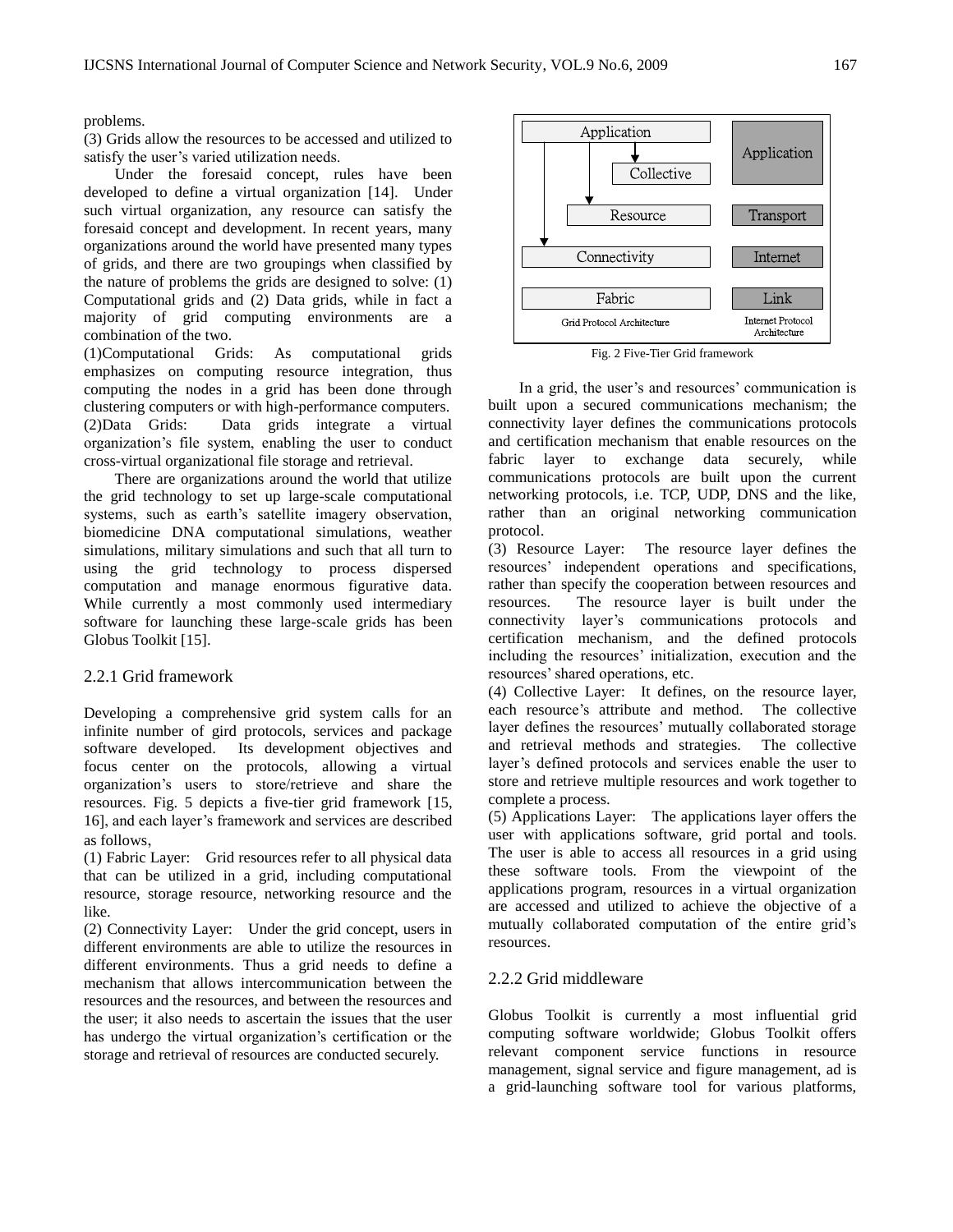helping and developing the establishment of large-scale gird experiment platforms. The critical components of Globus Toolkit are described as follows:

(a) Grid Security Infrastructure (GSI): GSI [17,18] grids' security certification and encrypted communication offer single sign-on, identity authentication, and transmission encryption functions, while all services and protocols of a grid have been built upon a grid security infrastructure.

(b) Resource Management: Grid resource management serves to collectively manage a variety of resources dispersed in a grid, enabling all resource utilization requests are able to access the resources they are looking for. GRAM [19, 20] offers standardized interface protocols and API that allow the users to access remote resources.

(c) Information Services: MDS [21, 22] offers a set of standard mechanisms to gather the resources' status and adjusted information. The grid information service center offers a grid environment's information registration inquiry and update processes, allowing a real-time response on the state of a grid implementation.

(d) Data Management: GridFTP [23, 24] serves to provide high-performance data transmission, supporting the three-way transmission, parallel transmission functions, and only enables transmission under a safe GSI authentication. As system file backup is often executed in data grids, prompting a multiple number of identical files in the grid system, the grid presents a mechanism and solves the identical file problem.

# **3. The Intelligent decomposed LMS based on Grid structure**

This research provides a Web Service distributing learning management system based on Grid structure to balance the load between the rear-end servers with teaching materials. Relevant system structures are described as the following sections.

#### 3.1 Traditional LMS / LCMS structure

To improve service efficiency, the learning system is split into two independent sub-systems LMS and LCMS as a realizable solution, as shown in Fig 3. LMS operates with processes as its basis, and is mainly used to manage student learning information and their learning progress. Then adjust for the material sequence accordingly. LCMS are mainly used to store and manage course information for student use. This structure will achieve the target of system load spreading, but with the same disadvantage of existent expansion flexibility as single servers. Therefore, this traditional decomposed structure cannot resolve network congestion when massive users are online resulting in lowered performance or even interrupted services of the LCMS.



Fig. 3 Traditional one-to-one decomposed LMS structure

#### 3.2 Load-balancing capability

In general, the LMS only needs to interact with the API Adapter of the client and store required data in the system, while the LCMS must provide all teaching materials to the client. The LCMS, therefore, needs more bandwidth and quality hardware for operation than the LMS.

The decomposition structure based on Grid structure allows subsystems to be added only to that part of the entire system that has higher network traffic. The load of the LCMS increases when more users access teaching materials from the system at the same time. Under these circumstances, the performance of the learning platform would be improved by adding another LCMS with the same teaching materials through the replicating technology of Grid RFT component and transferring some of the users to the new LCMS servers for service.

3.3 Monitoring of teaching materials and the performance of LCMS

When users cannot find required teaching materials from the original LCMS, the system will help them to search resources from other LCMS and select the LCMS with the lowest load from suitable LCMS to be the source of the teaching materials. The monitoring function is performed by the proposed improved Ganglia agent. Users may search information on teaching materials from various LCMS on the Internet via this agent server and the integrated Web Service interface.

## 3.4 Ganglia Agent

A distributed surveillance tool, Ganglia is often used to monitor high-performance clustering systems. Ganglia is able to survey the system status; these constant programs exchange and communicate the data using UDP broadcast, and upload them to Gmetad using a tree structure to sort all of the surveillance data. And the communication between clustering computers and clustering computers has the data exchange executed through TCP using the XML file format.

Ganglia, in the clustering computer structure, is an equivalent of the tree structure, and the nodes at the non-leaf nodes are in charge of gathering the leaf node's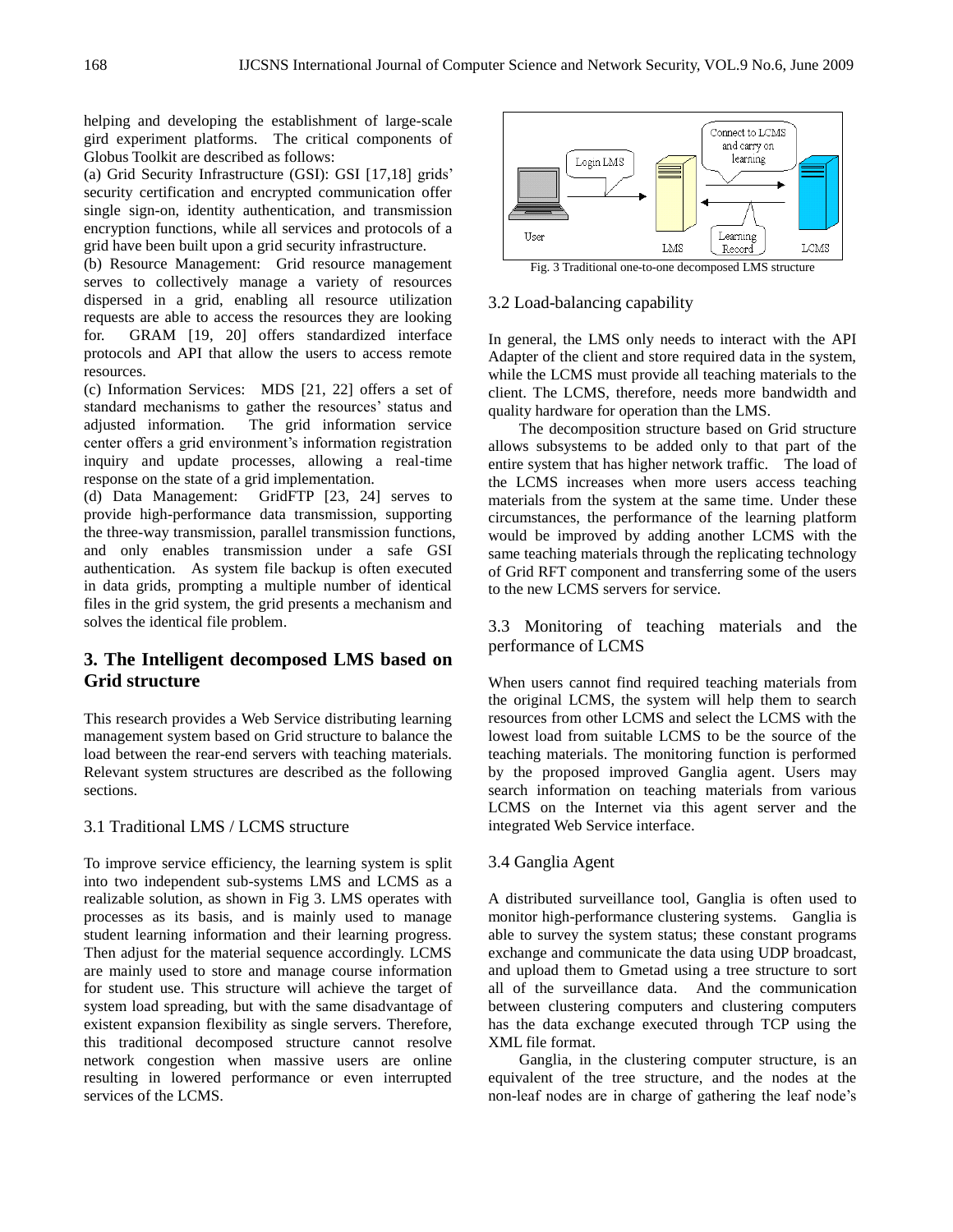surveillance data. Ganglia codes with five cores, as depicted in Fig 4, and a relevant description is provided as follows,



Fig. 4 Ganglia's core structure

#### (1) Ganglia Monitoring Daemon (gmond)

A multiple-thread residence program, Ganglia monitors system status at the nodes, and deciphers system status at the other nodes using the UDP broadcast method. It also transmits the system status monitored to Gmetad via the XML format.

(2) Ganglia Meta Daemon (gmetad)

Gmetad will routinely request for surveillance information from the nodes, and interpret XML files collected. It transmits sorted surveillance data to the user via the XML file format.

(3)Gmetric

A user-based customized tool, Ganglia enables the user to define desired surveillance data through the command mode integrating Gmond.

# (4)Gstat

Gstat serves as a command-sequencing tool on surveillance figures derived from all nodes. The information it offers can be information of the CPU execution count and CPU load of a clustering of computers.

#### (5) Ganglia PHP Web Frontend

Ganglia offer the user with a graphic-based monitoring data. The user is able to monitor the nodes and load of all clustering systems through an interactive Web page, and prompt data charts Gmetad uploads in a Web page format using the XML mode, as depicted in Fig 5. By modifying the source program of Ganglia surveillance service, the research presents a improved Ganglia Agent that offers the service functions of parsing XML files, and locating the lightest load rear-end server to support the front-end users servers' resource monitoring.

| <b>LICE RECORD STREET CONTROLLER</b><br>Death 32 3249 M 10 1049 St<br>排圧(D) 2 http://163 23.14.147/web2/<br>↓ 三道話 ™<br>Get Fresh Data<br>LCMS Report for Wed, 08 Apr 2009 04:27:15 +0800<br>Metric network_report v Last hour<br><b>Physical View</b><br>Sorted descending v<br>Show Hoste yes $\odot$ no $\odot$   Test Cluster network report last hour sorted descending   Columns   4 $^{-\omega}$<br>ifpc14210.csie.dyu.edu.tv Network last hour<br>ifpc14147.csie.dyu.edu.tw Network last hour<br>$\begin{array}{c}\n\text{if pc 14221. csize. dyn. edu. tw} \\ \hline\n\end{array}$<br>10 <sub>k</sub><br>60 k<br>50K<br>40 k<br>20.8<br>à<br>01:20<br>03:40<br>94:60<br>03:40<br>04:20<br>03:40<br>04:20<br>04:00<br>04:00<br>$\n  in\n$<br>$\Box$ Out<br><b>Bin Bost</b><br><b>Bin Bost</b> | <b>Canglis</b> LCMS Report - Microsoft Internet Explorer<br><b>BMR(E)</b><br>股明(H)<br>確実の<br>我的情景(人)<br>工具门<br><b>秘經(V)</b> | $ e$ $x$                              |
|------------------------------------------------------------------------------------------------------------------------------------------------------------------------------------------------------------------------------------------------------------------------------------------------------------------------------------------------------------------------------------------------------------------------------------------------------------------------------------------------------------------------------------------------------------------------------------------------------------------------------------------------------------------------------------------------------------------------------------------------------------------------------------------------------|-----------------------------------------------------------------------------------------------------------------------------|---------------------------------------|
|                                                                                                                                                                                                                                                                                                                                                                                                                                                                                                                                                                                                                                                                                                                                                                                                      | ca                                                                                                                          |                                       |
|                                                                                                                                                                                                                                                                                                                                                                                                                                                                                                                                                                                                                                                                                                                                                                                                      |                                                                                                                             |                                       |
|                                                                                                                                                                                                                                                                                                                                                                                                                                                                                                                                                                                                                                                                                                                                                                                                      |                                                                                                                             |                                       |
|                                                                                                                                                                                                                                                                                                                                                                                                                                                                                                                                                                                                                                                                                                                                                                                                      |                                                                                                                             |                                       |
|                                                                                                                                                                                                                                                                                                                                                                                                                                                                                                                                                                                                                                                                                                                                                                                                      |                                                                                                                             |                                       |
|                                                                                                                                                                                                                                                                                                                                                                                                                                                                                                                                                                                                                                                                                                                                                                                                      | Grid > Test Cluster > -Choose a Node                                                                                        |                                       |
|                                                                                                                                                                                                                                                                                                                                                                                                                                                                                                                                                                                                                                                                                                                                                                                                      |                                                                                                                             |                                       |
|                                                                                                                                                                                                                                                                                                                                                                                                                                                                                                                                                                                                                                                                                                                                                                                                      |                                                                                                                             |                                       |
|                                                                                                                                                                                                                                                                                                                                                                                                                                                                                                                                                                                                                                                                                                                                                                                                      |                                                                                                                             |                                       |
|                                                                                                                                                                                                                                                                                                                                                                                                                                                                                                                                                                                                                                                                                                                                                                                                      |                                                                                                                             |                                       |
|                                                                                                                                                                                                                                                                                                                                                                                                                                                                                                                                                                                                                                                                                                                                                                                                      |                                                                                                                             |                                       |
|                                                                                                                                                                                                                                                                                                                                                                                                                                                                                                                                                                                                                                                                                                                                                                                                      |                                                                                                                             |                                       |
|                                                                                                                                                                                                                                                                                                                                                                                                                                                                                                                                                                                                                                                                                                                                                                                                      |                                                                                                                             | n a                                   |
|                                                                                                                                                                                                                                                                                                                                                                                                                                                                                                                                                                                                                                                                                                                                                                                                      | <b>自完成</b>                                                                                                                  | 60 891 852<br>the control of the con- |

Fig. 5 System resource monitoring

## 3.4.1 Improved Ganglia Agent

To ensure a real-time learning effect, and ensure that all learners can proceed the learning from LCMS; therefore, the research designed a improved Ganglia Agent to interpret the surveillance data gathered at the rear-end LCMS. The Ganglia component– Gmetad program records system information on the rear-end's nodes, such as the CPU utilization rate, memory cache size, networking flow volume and so forth, and produce these information into XML files. The proposed improved Ganglia Agent will download and interpret the XML files, locate a rear-end LCMS server with the lightest load and make a decision to the replication of teaching materials, as depicted in Fig 6.

| <b>Improved Ganglia Broker</b> |                 |             |                                                           |             |  |  |
|--------------------------------|-----------------|-------------|-----------------------------------------------------------|-------------|--|--|
|                                |                 | Resource 1  | Resource_2                                                | Resource 3  |  |  |
|                                | <b>HOSTNAME</b> |             | ifpc161.csie.dyu.e ifpc150.csie.dyu.e ifpc49.csie.dyu.ed. |             |  |  |
|                                | IP              | 192.168.1.3 | 192.168.1.4                                               | 192.168.1.5 |  |  |
|                                | CPU idle        | 98.3        | 99.4                                                      | 99.8        |  |  |
|                                | Mem_Total       | 255632      | 255680                                                    | 515532      |  |  |
|                                | Date            | 3/20        | 3/20                                                      | 3/20        |  |  |
|                                |                 | ш           |                                                           |             |  |  |

Fig. 6 Ganglia agent's monitoring screen

#### 3.5 Proposed intelligent system structure

The system framework's actual implementation is as depicted in Fig 7, and relevant launching software includes, Linux CentOS5, Globus Toolkit, Ganglia, Java and Java Cog Kit.

The system replicates all relevant SCORM teaching materials scattered on the rear-end server using the Globus's RFT component. The research develops the teaching resource replicating program using Java Cot Kit.

The improved structure of this research no longer uses LMS JAVA Applet as the API Adapter. Instead, the API Adapter is contained in the LCMS for data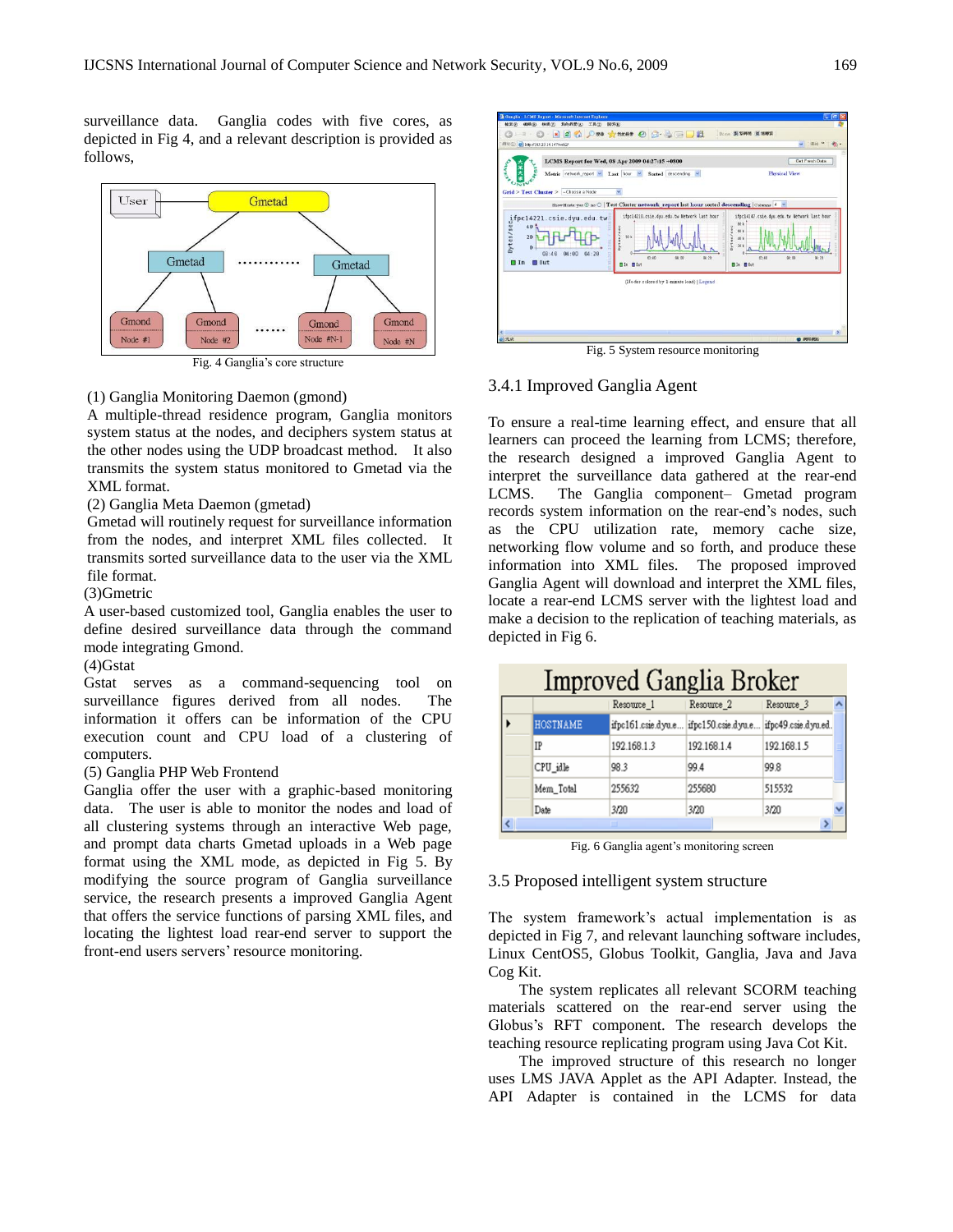transmission and embedded in the LMS web page via dynamic hyperlinks. When the user finds the most suitable LCMS via the improved Ganglia Agent, the LCMS becomes a proxy server under the support of our URL Rewrite technology. The user requests connection to the LMS via the selected LCMS proxy server and implements learning via the LMS learning interface page in conjunction with the LCMS teaching materials. No connection is required from the client to the LMS in the circumstances and, for the browser, LCMS JAVA Script is used by users to drive LCMS API Adapter. With the URL Rewrite technology, the API Adapter contained in the LCMS and embedded in the LMS web page via hyperlinks can be accessed by the LMS. The system structure of this research provides an effective solution for the cross-domain scripting issue. The system operates in five procedures as follows,

(1) The user connects to the LMS from his or her PC, logging into the learning platform and embeds the connection program downloaded from the LMS to the PC.

(2) The user connects the PC to the improved Ganglia Agent via the connection program to explore required teaching materials from different LCMS. The LCMS with the lowest load is then selected from suitable LCMS as the source of the teaching materials.

(3) The learning is implemented by direct connection from the client to the selected LCMS. The user requests connection to the LMS via the selected LCMS as the proxy server and implements learning via the LMS learning interface page in conjunction with the LCMS teaching materials.

(4) All LCMS register relevant information in the Ganglia Agent via Web service in a real-time manner.

(5) When the users become more, then the system would start to implement the replication of teaching material through the Grid RFT component.



Fig. 7 System structure

# **4. Performance tests**

In this section, the performance tests of traditional system structure with single LCMS server and decomposed system with improved Ganglia agent would be explored respectively. All response time tests in the research are conducted by analyzing the packet response time, acquired by using Ethereal, a professional program for packet capturing analysis. In order to retrieve the packets communicated between improved Ganglia Agent and each learner's PC for analysis of data transmission, Ethereal is utilized (Network packet analyzer, version 0.10.10). In Fig 8, the x-axis stands for the number of learners while the average response time for a traditional single LCMS server system is indicated by the y-axis. While 40 learners are using the system simultaneously, the maximum averaged response time is over 567 ms. For a traditional decomposed structure (with one LMS and one LCMS), the averaged response time appear as a rising trend when the learners gradually increase, as shown in Fig 8. This means the load of LCMS could not be balanced under the traditional decomposed system structure.

This paper provides a load-balancing structure with a Ganglia Agent that balances LCMS network traffic effectively. The structure is capable of creating an integrated SCORM learning environment by collaboration of two servers in different domains to improve the resource integration capability of the SCORM and the response efficiency of the system. The user may log in the LMS to acquire teaching materials and information on the LCMS server, which is selected by the Ganglia agent. According to the dynamical recording method, the designed Ganglia agent selects an appropriate LCMS Server to serve the user. Under Ganglia agent Architecture, the experimental results for the system's response time against increasing the number of learners are shown in Fig 9. When the users continuously connect to the Ganglia agent to request the IP of most suitable LCMS, the maximum averaged waiting time for the user is about 309 ms, as shown in Fig 9. This means that the user only needs to spend about 309 ms at most to connect the appropriate LCMS and begin the learning.



Fig. 8 Response time of traditional decomposed system structure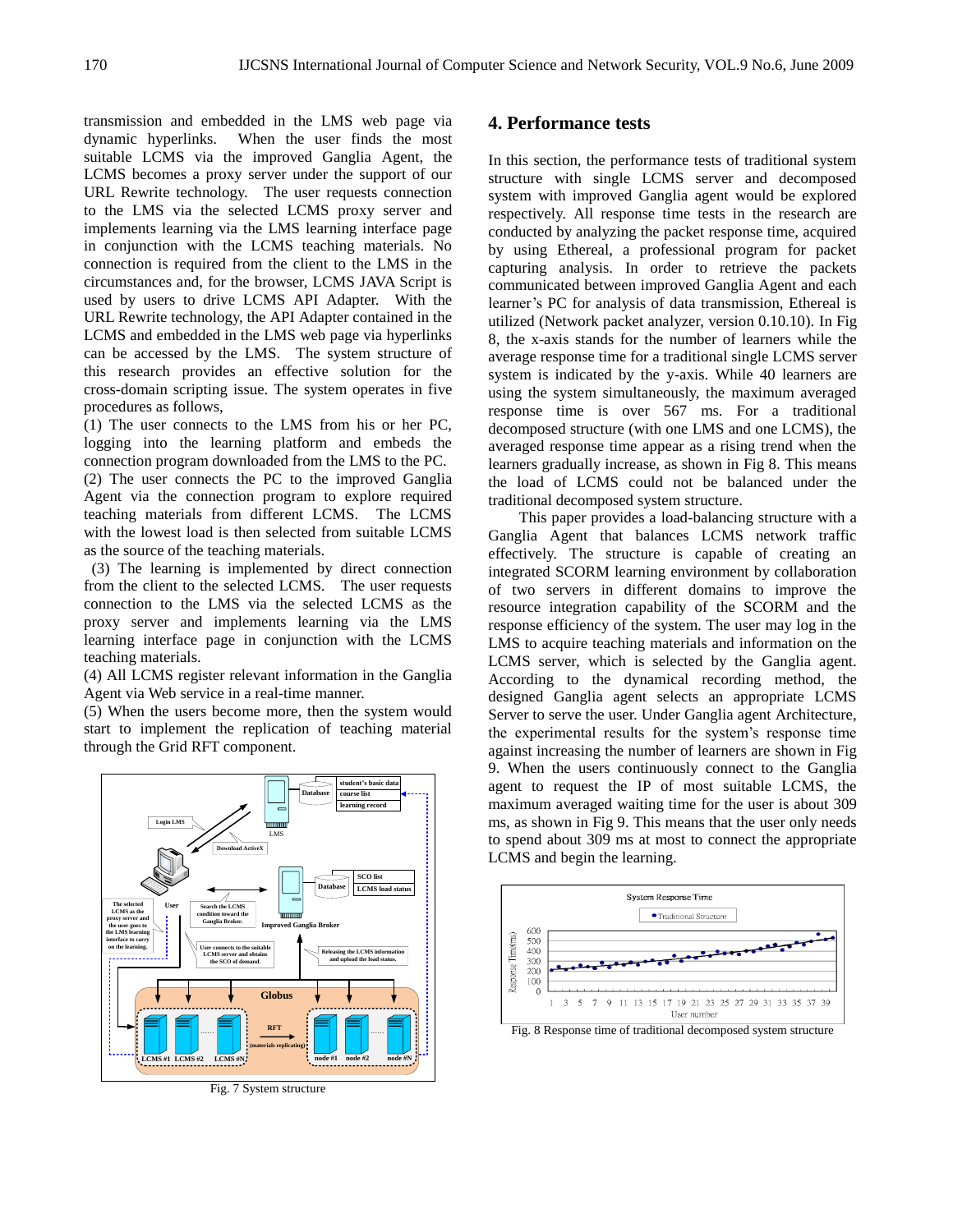

Fig. 9 Response time of proposed system structure with Ganglia Agent

# **5. Conclusion**

This research provides a learning system structure based on Grid that shares LCMS network traffic effectively. The structure is capable of creating an integrated SCORM learning environment by collaboration of multiple servers in different domains to improve the resource integration capability of the SCORM materials and the response efficiency of the system. The system of the research consists of the Learning Management System (LMS) and Learning Content Management System (LCMS) based on Grid structure. This decomposition structure is helpful for load balancing of LCMS in multiple domains. The user may log in the LMS, as shown in Fig 7, to acquire teaching materials and load status information on servers via the improved Ganglia Agent. When the user select a required course and enters its list, the system will dynamically assign the most appropriate LCMS for service. The proposed distributed storage mechanism with load-balancing function utilizes the improved Ganglia agent to balance and disperse the load and storage space of rear-end servers with teaching materials, and operates Globus RFT components to complete the replication of teaching materials. As opposed to the one-to-one conventional decomposed LMS structure that can only support a small number of users to learn as hindered by its storage space and server performance, the proposed system framework is more suitable for distributed, multi-user learning, and can be dynamically incorporated with rear-end servers based on Grid structure to offer an effective, large-scale learning system application.

#### **Acknowledgments**

This paper has been supported in part by NSC95-2520-S-212-001-MY3 from the National Science Council of Taiwan.

#### **References**

- [1] W.J. Hsu, P.C. Lin, "Learning Technology Standards and SCORM", [http://andrew.csie.ncyu.edu.tw.](http://andrew.csie.ncyu.edu.tw/)
- [2] T. Tresso, "An automatic evaluation system for technical education at the University level", IEEE Transactions on Education, Aug, 2002, pp.268-275.
- [3] P. Liu, L.H. Hsu and A. Chakroborty, "Towards Automating the Generation of SCORM-Based Multimedia Product Training Manuals", ICME'2002 conference, 2002, pp. 397-400.
- [4] T.H. Tung, "Apply Knowledge Map to Develop Physics Problem-Solving System", Thesis of Master, Dep. Information and Computer Engineering, Chung Yuan Chrisian University, Chung-Li, Taiwan, Jan, 2002.
- [5] Canadian Department of National Defense, "SCORM Dynamic Appearance model", [http://www.online-learning.com/papers/SCORMModel.pd](http://www.online-learning.com/papers/SCORMModel.pdf) [f,](http://www.online-learning.com/papers/SCORMModel.pdf) 2002.
- [6] T.H. Chien, F.C. Kao, "The Design of Load-Balancing LMS Based on Decomposition Structure", 5th IEEE International Conference on Advanced Learning Technologies, 2005, pp. 783 – 787.
- [7] P. Dodds, et al. (Eds.), "SCORM Content Aggregation Model Version1.2", Advanced Distributed Learning Initiative,<http://www.adlnet.org/> , 2001.
- [8] P. Dodds, et al. (Eds.), "SCORM Run Time Environment Version1.2", Advanced Distributed Learning Initiative, [http://www.adlnet.org/,](http://www.adlnet.org/) 2001.
- [9] X.F. Liu, Abdulmotaleb El Saddik, Nicolas D. Georgana, "AN IMPLEMENTABLE ARCHITECTURE OF AN E-LEARNING SYSTEM", CCECE, vol. 2, 2003, pp. 717-720.
- [10] T. K. Shih, W.C. Chang, N. H. Lin, L. H. Lin, H.H. Hsu, C.T. Hsieh, "Using SOAP and .NET Web Service to Build SCORM RTE and LMS", 17th international Conference on Advanced information Networking and Applications, 2003, pp. 408-418.
- [11] J.T. D. Yang, C.Y. Tsai, T. Lin and J. C. Lin, "A SCORM-compliant Content Repository for Sharable Learning Objects", WISCS 2003, 2003, pp. 25-30.
- [12] C.P. Chu, C.P. Chang, C.W. Yeh, Y.F. Yeh, "A Web-Service Oriented Framework for building SCORM Compatible<br>Learning Management Systems", International Management Systems", International Conference on Information Technology: Coding and Computing (ITCC'04), vol. 1, 2004, pp. 156-161.
- [13] Z.H. Ji, "The Design of Vehicle Surveillance System with Intelligent Image Sensor", Thesis of Da-Yeh University, Taiwan, 2007.
- [14] I. Foster, C. Kesselman and S. Tuecke, "The Anatomy of the Grid Enabling Scalable Virtual Organizations", Supercomputer Application, 2001, pp. 2 – 6.
- [15] I. Foster, C. Kesselman and S. Tuecke, "The Anatomy of the Grid Enabling Scalable Virtual Organizations" Supercomputer Application, 2001, pp. 6-14.
- [16] B. Sotomayor, "Globus Toolkit 4 PROGRAMMING JAVA Services", pp.7-10.
- [17] Grid Security Infrastructure ( GSI ) , Globus Project-Globus Toolkit, 2005, <http://www-unix.globus.org/toolkit/docs/4.0/security/>
- [18] IBM Red Book, "Introduction to Grid Computing with Globus", pp.51-78.
- [19] Globus GRAM Architecture, [http://www.globus.org/toolkit/docs/4.0/execution/prewsgra](http://www.globus.org/toolkit/docs/4.0/execution/prewsgram) [m](http://www.globus.org/toolkit/docs/4.0/execution/prewsgram)
- [20] IBM Red Book, "Introduction to Grid Computing with Globus", pp.135-138.
- [21] Globus MDS Architecture,